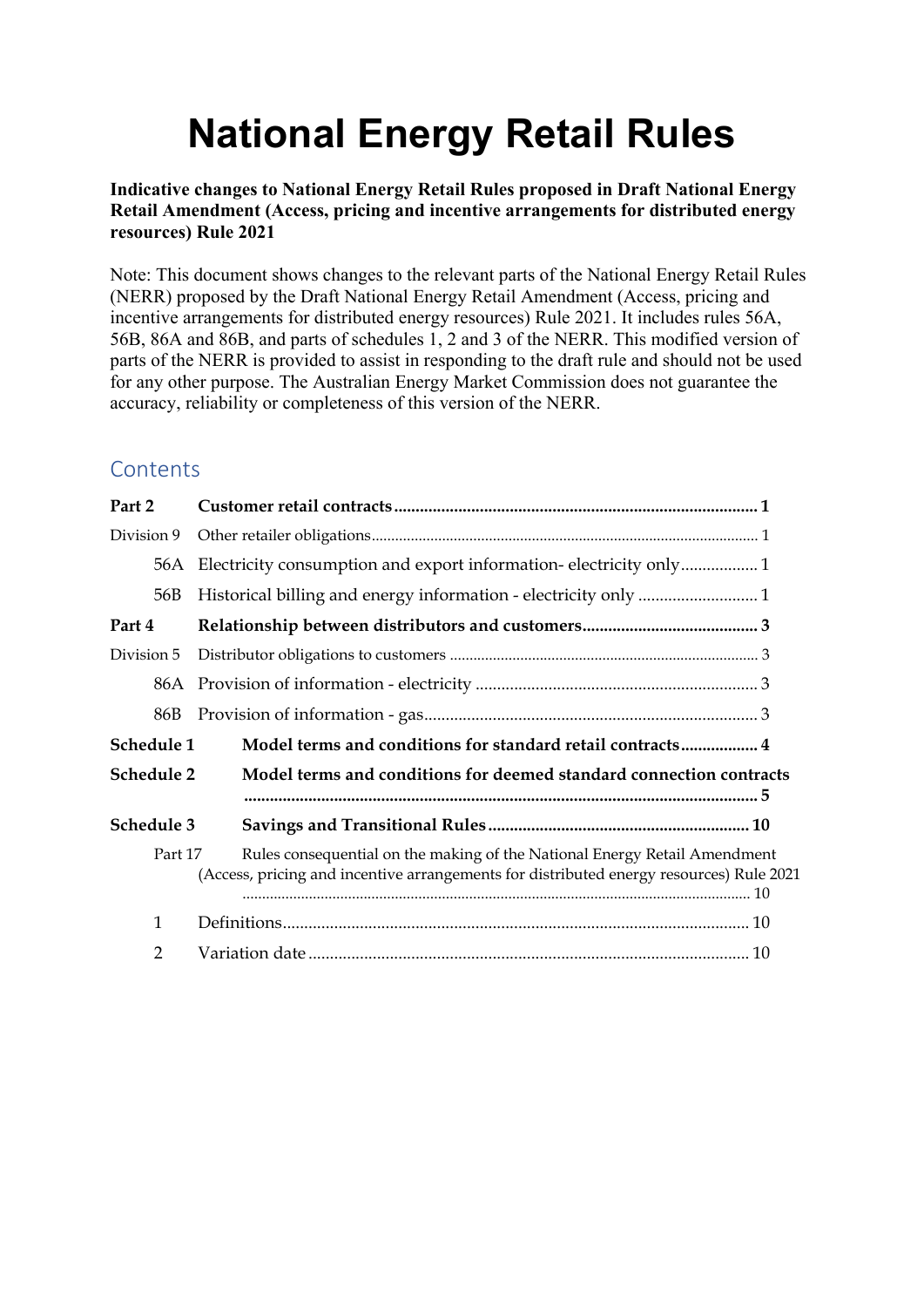# **Part 2 Customer retail contracts**

## **Division 9 Other retailer obligations**

#### **56A Electricity consumption and export informationEnergy consumption information - supply of electricity only**

- (1) A retailer must, on a request by a small customer or a *customer authorised representative*, provide information about that customer's energy consumption or export for the previous 2 years in the manner and form required by the *metering data provision procedures*.
- (2) Subject to paragraph (3), information referred to in paragraph (1) must be provided without charge.
- (3) Information under paragraph (1) may be provided subject to a reasonable charge where it has been requested:
	- (a) more than four times in any 12 month period;
	- (b) in a different manner or form than that specified in the *metering data provision procedures*; or
	- (c) by a *customer authorised representative* as part of a request for information about more than one small customer.

#### **Application of this rule to standard retail contracts**

(4) This rule applies in relation to standard retail contracts.

#### **Application of this rule to market retail contracts**

(5) This rule applies in relation to market retail contracts (other than prepayment *meter* market retail contracts).

#### **56B Historical billing and energy consumption information - supply of electricity only**

- (1) A reference to a retailer in rules 28 and 56A is a reference to a small customer's current retailer.
- (2) If a small customer or *customer authorised representative* requests from the small customer's previous retailer historical billing or energy consumption or export information for a period within two years prior to the date of the request then, even though the small customer's contract with the previous retailer may otherwise have terminated, the previous retailer must provide the person that made the request with any of the information requested that is then retained by, or otherwise available to, the previous retailer, to the extent that information relates to the period in which the small customer was a customer of the previous retailer. The previous retailer may provide this information subject to a reasonable charge.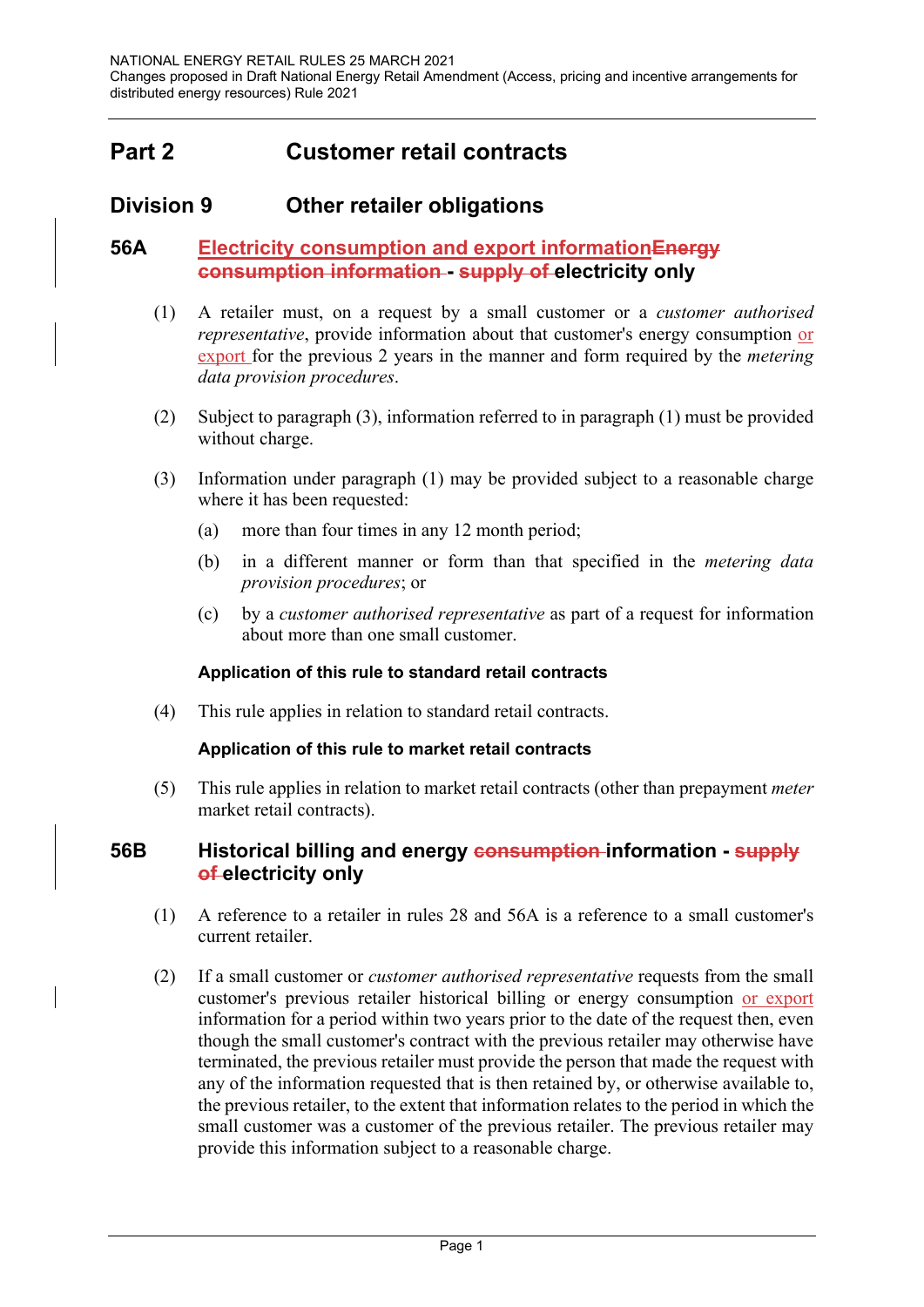#### **Application of this rule to standard retail contracts**

(3) This rule applies in relation to standard retail contracts.

#### **Application of this rule to market retail contracts**

(4) This rule applies in relation to market retail contracts (other than prepayment *meter* market retail contracts).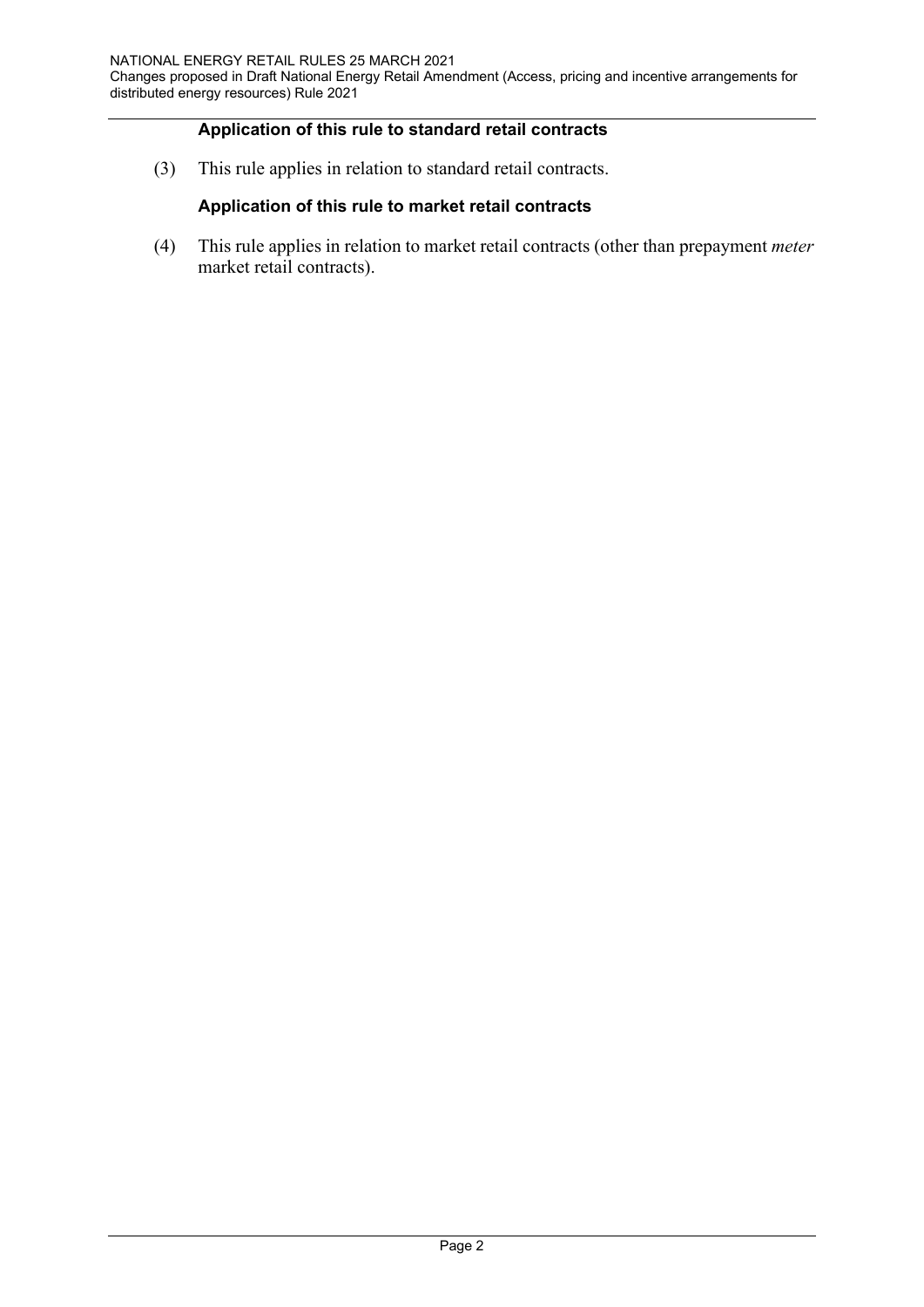## **Part 4 Relationship between distributors and customers**

## **Division 5 Distributor obligations to customers**

#### **86A Provision of information - supply of electricity**

- (1) In the case of supply of electricity, a distributor must, on request by a customer, *customer authorised representative* or a customer's retailer, provide information about the: $\div$ 
	- (a) customer's energy consumption or export for the previous 2 years in the manner and form required by the *metering data provision procedures*; or
	- (b) distributor's charges.
- (2) Subject to paragraph (3), information referred to in paragraph (1) must be provided without charge.
- (3) Information under paragraph (1) may be provided subject to a reasonable charge where it has been requested:
	- (a) directly by a customer more than 4 times in any 12 month period;
	- (b) in a different manner or form than that specified in the *metering data provision procedures*; or
	- (c) by a *customer authorised representative* as part of a request for information about more than one customer.

#### **86B Provision of information - supply of gas**

(1) In the case of supply of gas, a distributor must, on request by a customer or a customer's retailer, provide information about the customer's energy consumption or the distributor's charges, but information requested more than once in any 12 month period may be provided subject to a reasonable charge.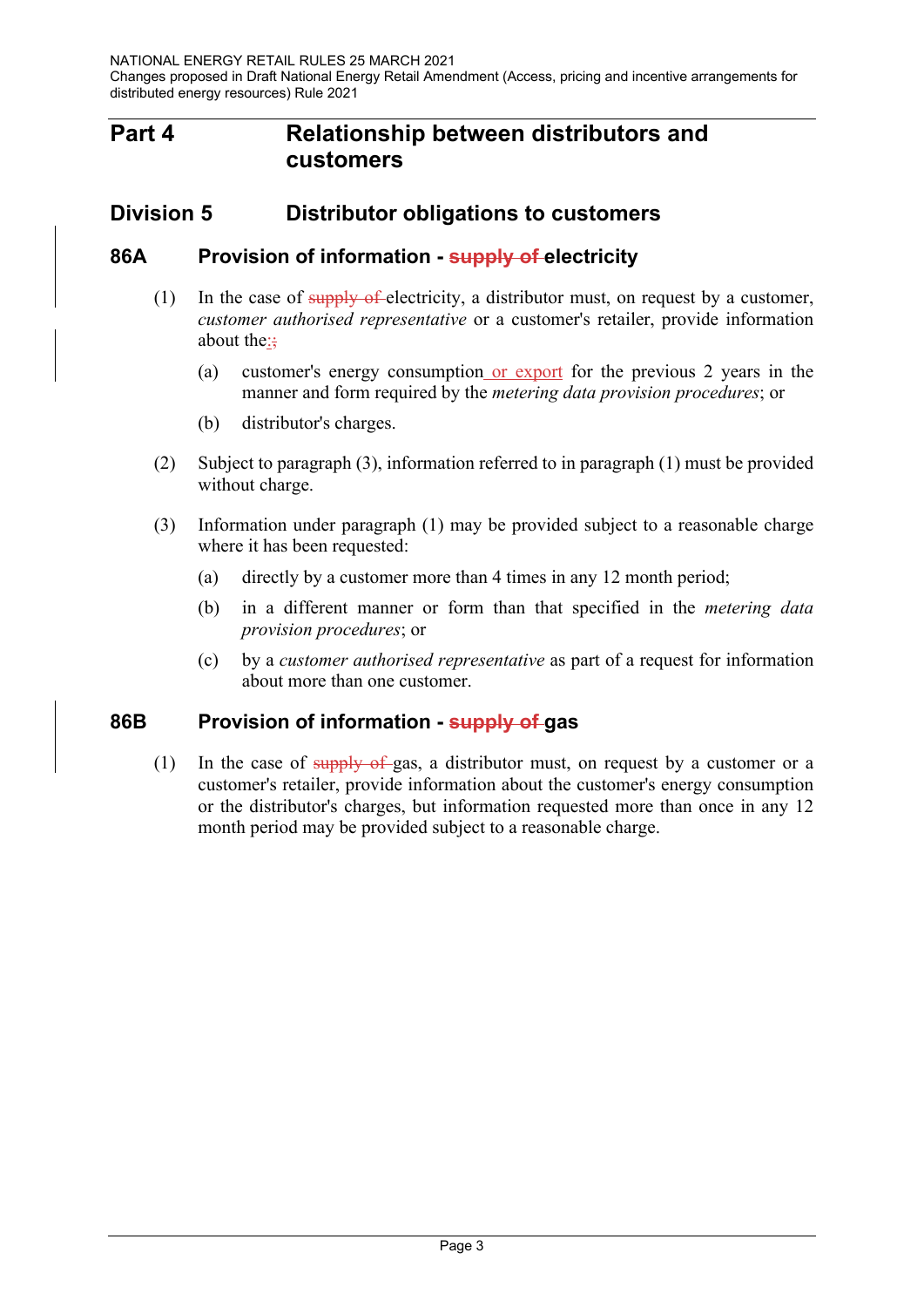# **Schedule 1 Model terms and conditions for standard retail contracts**

(Rule 12)

# **9 BILLING**

#### **9.4A Your electricity (only) consumption and export information**

Upon request, we must give you information about your electricity consumption or export for up to 2 years free of charge. However, we may charge you if:

- (a) we have already given you this information 4 times in the previous 12 months; or
- (b) the information requested is different in manner or form to any minimum requirements we are required to meet; or
- (c) the information is requested by a representative you have authorised to act on your behalf, and that request is part of a request the representative makes to us in relation to more than one customer.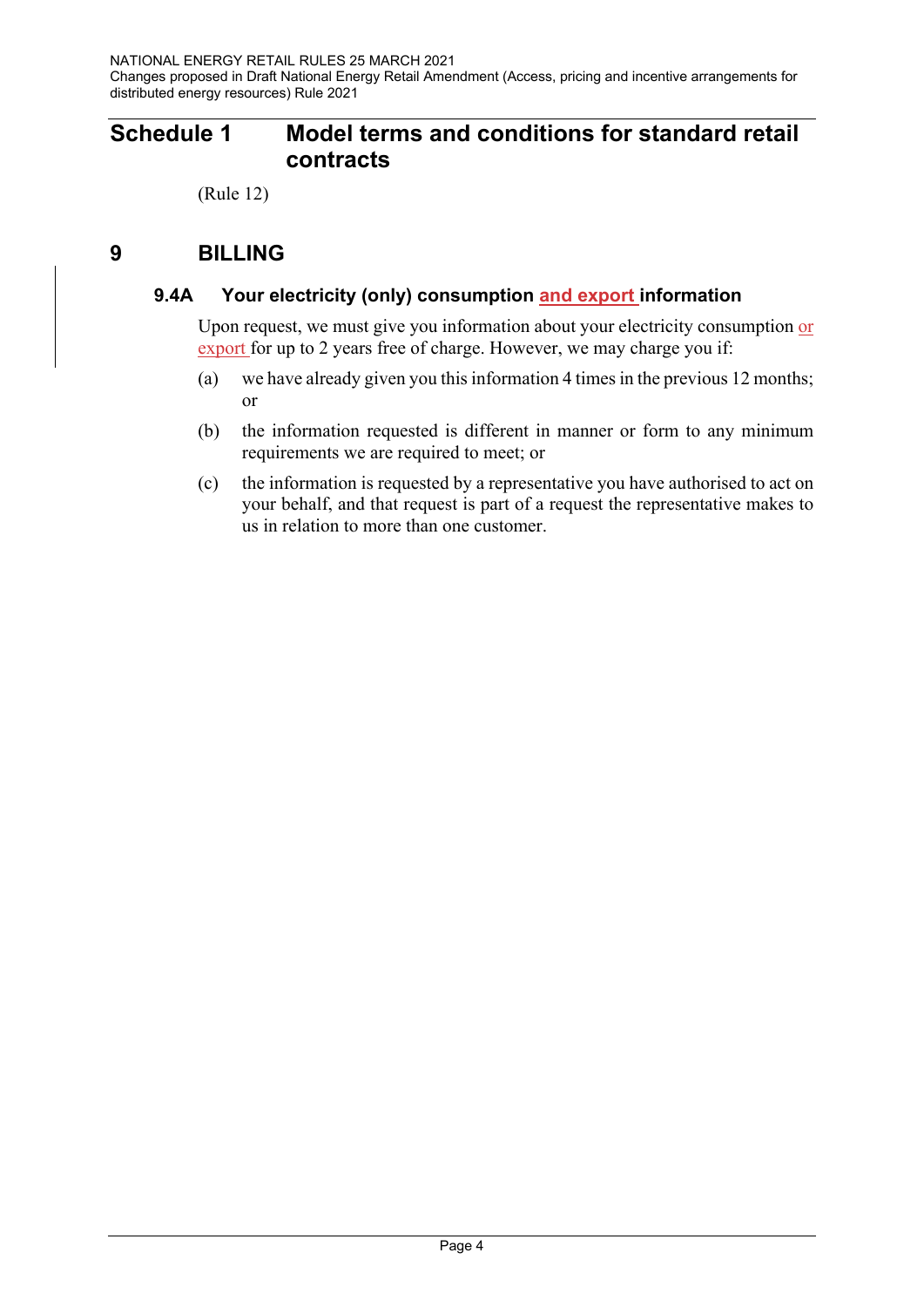# **Schedule 2 Model terms and conditions for deemed standard connection contracts**

(Rule 81)

## **PREAMBLE**

This contract is about the services which cover connection of your premises to our distribution system, and supply services for the premises the energy supplied to the premises. These services are called "customer connection services".

In addition to this contract, we are required to comply with energy laws and other consumer laws in our dealings with you.

You also have a separate contract with your retailer dealing with the sale of energy to the premises.

More information about this contract and other matters is on our website [permitted alteration: insert distributor's website address].

## **4 WHAT IS THE TERM OF THIS CONTRACT?**

#### **4.1 When does this contract start?**

If your premises are connected to our distribution system, this contract starts on the date when you start to use supply services take supply of energy at those premises, for example by taking a supply of energy.

#### **4.2 When does this contract end?**

- (a) This contract ends:
	- (i) if your retailer notifies us that the supply of energy to the premises are is to be disconnected (a 'termination notice')—subject to paragraph (b), on the date we disconnect the premises, (even if you have vacated the premises earlier); or
	- (ii) if you start receiving supply services  $\theta$  energy for the premises under a different customer connection contract—on the date that contract starts; or
	- (iii) if a different customer starts receiving supply services of energy for the premises—on the date the connection contract of that customer starts;
	- (iv) if we both agree to a date to end the contract on the date that is agreed; or
	- (v) 10 business days after we disconnect the premises under the Rules, if you have not within that period asked your retailer to reconnect the premises and met the requirements in the Rules for reconnection.
- (b) If your retailer gives us a termination notice but you do not give safe and unhindered access to your premises to conduct a final *meter* reading (where relevant), this contract will not end under paragraph (a)(i) until a final *meter* reading is carried out.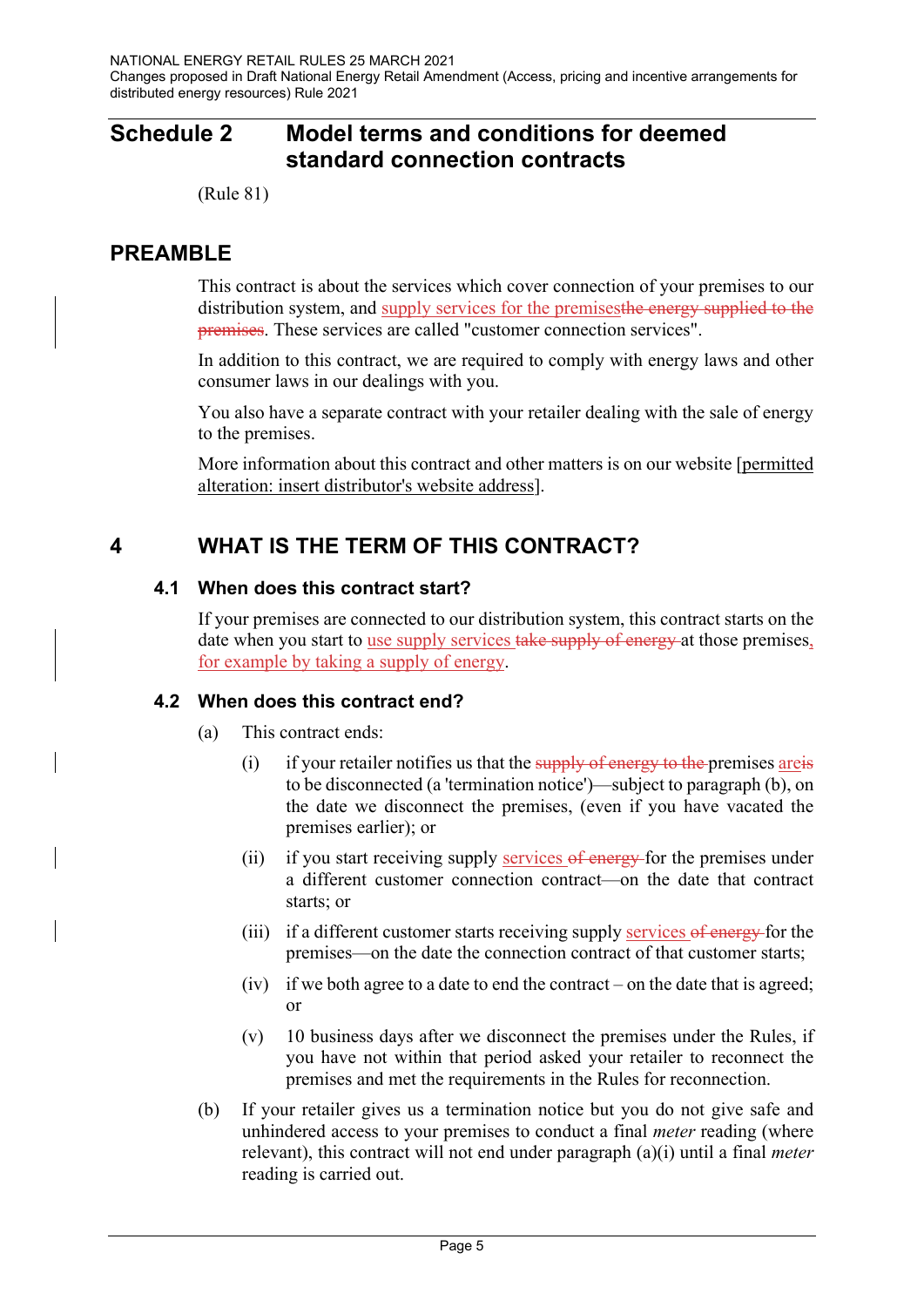(c) Rights and obligations accrued before the end of this contract continue despite the end of this contract.

## **5 SCOPE OF THIS CONTRACT**

#### **5.2 Sale of energy not covered by this contract**

This contract does not cover the sale of energy supplied to your premises. This is the role of your retailer.

# **6 YOUR GENERAL OBLIGATIONS**

#### **6.2 Updating information**

You must promptly:

- (a) inform your retailer of any change to your contact details; and
- (b) inform your retailer of any change that you are aware of that materially affects access to your *meter* or to other equipment involved in providing customer connection services at the premises; and
- (c) inform us of any proposed change that you are aware of in plant or equipment, including *metering* equipment, or any change to the capacity or operation of connected plant or equipment that may affect the quality, reliability, safety or *metering* of the supply of energy to for the premises or the premises of any other person; and
- (d) inform either your retailer or us of any permanent material change to the energy load or pattern of usage at the premises.

#### **6.3 Your obligation to comply with energy laws and our requirements**

You must comply with:

- (a) the energy laws relating to the provision of customer connection services we provide forto your premises under this contract; and
- (b) our reasonable requirements under the energy laws, including our service and installation rules. This includes a requirement that you provide and maintain at your premises any reasonable or agreed facility required by us to provide customer connection services forto the premises.

#### **6.6 Small generators including solar panels**

- (a) If you have a small generator connected to our distribution system at the premises, you must comply with the applicable standards in operating and maintaining the generator when you start to use supply servicestake supply of energy under this contract.
- (b) If you no longer want to keep a small generator at the premises connected to our distribution system, you must apply to us for a connection alteration so that any necessary alterations to the connection can be made.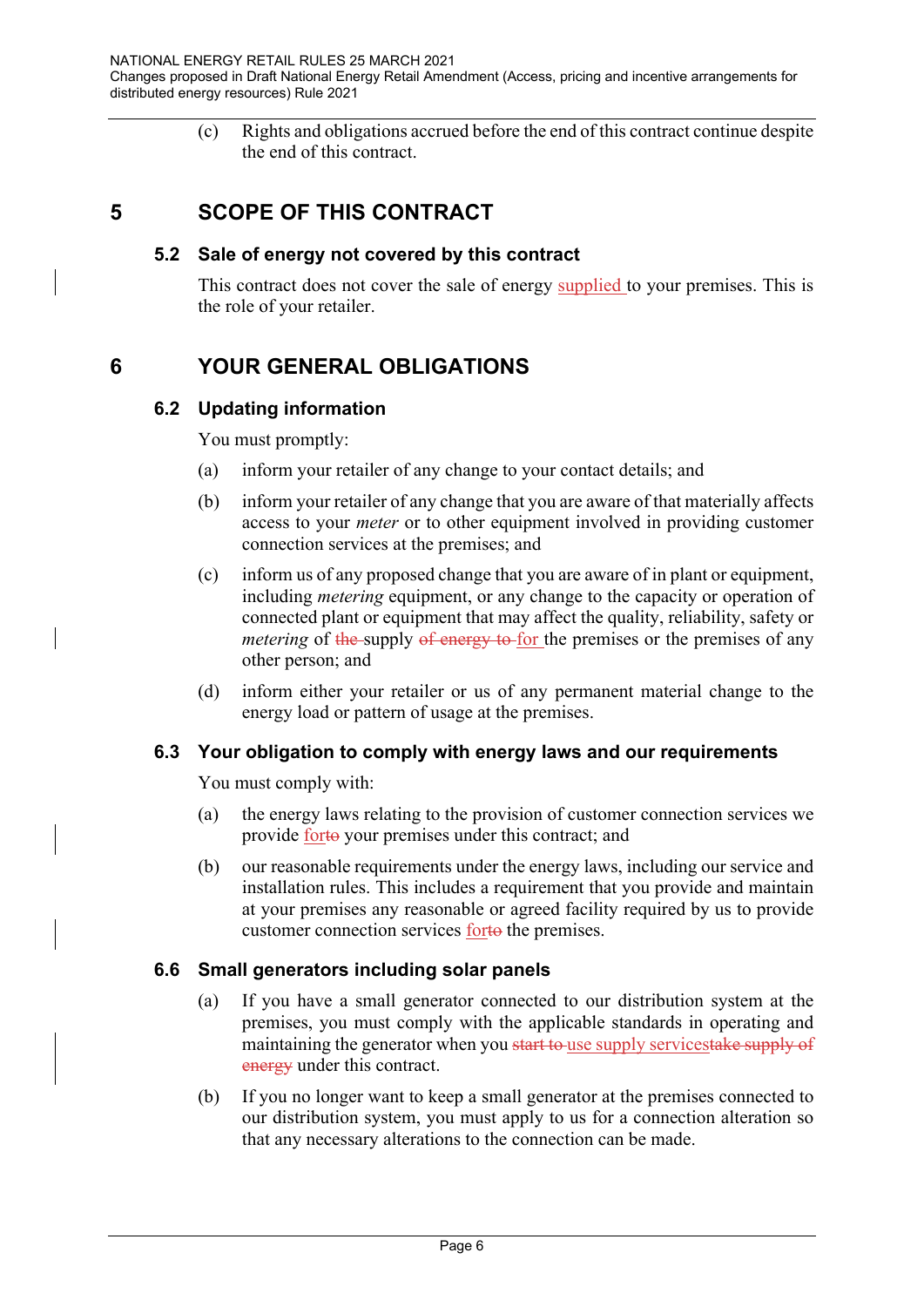(c) If you want to connect a small generator at the premises to our distribution system for the purpose of exporting energy (for example, a solar panel), you must apply for a connection alteration under the National Electricity Rules. We will provide you with a copy of the relevant additional terms and conditions at the time when we make our connection offer.

## **8 OUR LIABILITY**

- (a) The quality and reliability of your electricity supply service and the quality, pressure and continuity of your gas supply is subject to a variety of factors that may be beyond our control, including accidents, emergencies, weather conditions, vandalism, system demand, the technical limitations of the distribution system and the acts of other persons, including at the direction of a *relevant authority*.
- (b) To the extent permitted by law, we give no condition, warranty or undertaking, and we make no representation to you, about the condition or suitability of energyour services, their its quality, fitness for purpose or safety, other than those set out in this contract.
- (c) Unless we have acted in bad faith or negligently, the National Energy Retail Law excludes our liability for any loss or damage you suffer as a result of the total or partial failure to supply energy to your premises, which includes any loss or damage you suffer as a result of the defective supply of energy.

# **10 INTERRUPTION TO SUPPLY SERVICES**

#### **10.1 Distributor may interrupt supply to premises**

We may *interrupt* the supply of energy to your premises where permitted under the energy laws, including for a *distributor planned interruption* or where there is an *unplanned interruption* or in accordance with the conditions of any applicable tariff or under a contract with your retailer.

#### **10.5 Interruptions to supply services for small generators**

We may temporarily interrupt or curtail the supply services provided for export from small generators connected to our distribution system, including for a *distributor planned interruption* or where there is an *unplanned interruption* or in accordance with the conditions of any applicable tariff or under a contract with your retailer.

## **11 OUR CHARGES**

#### **11.3 Compliance with tariff requirements**

- (a) If there are any conditions that are relevant to any tariff or charging category that applies to you for the supply services of energy to for your premises we must advise your retailer of those conditions.
- (b) You must comply with any conditions referred to in paragraph (a).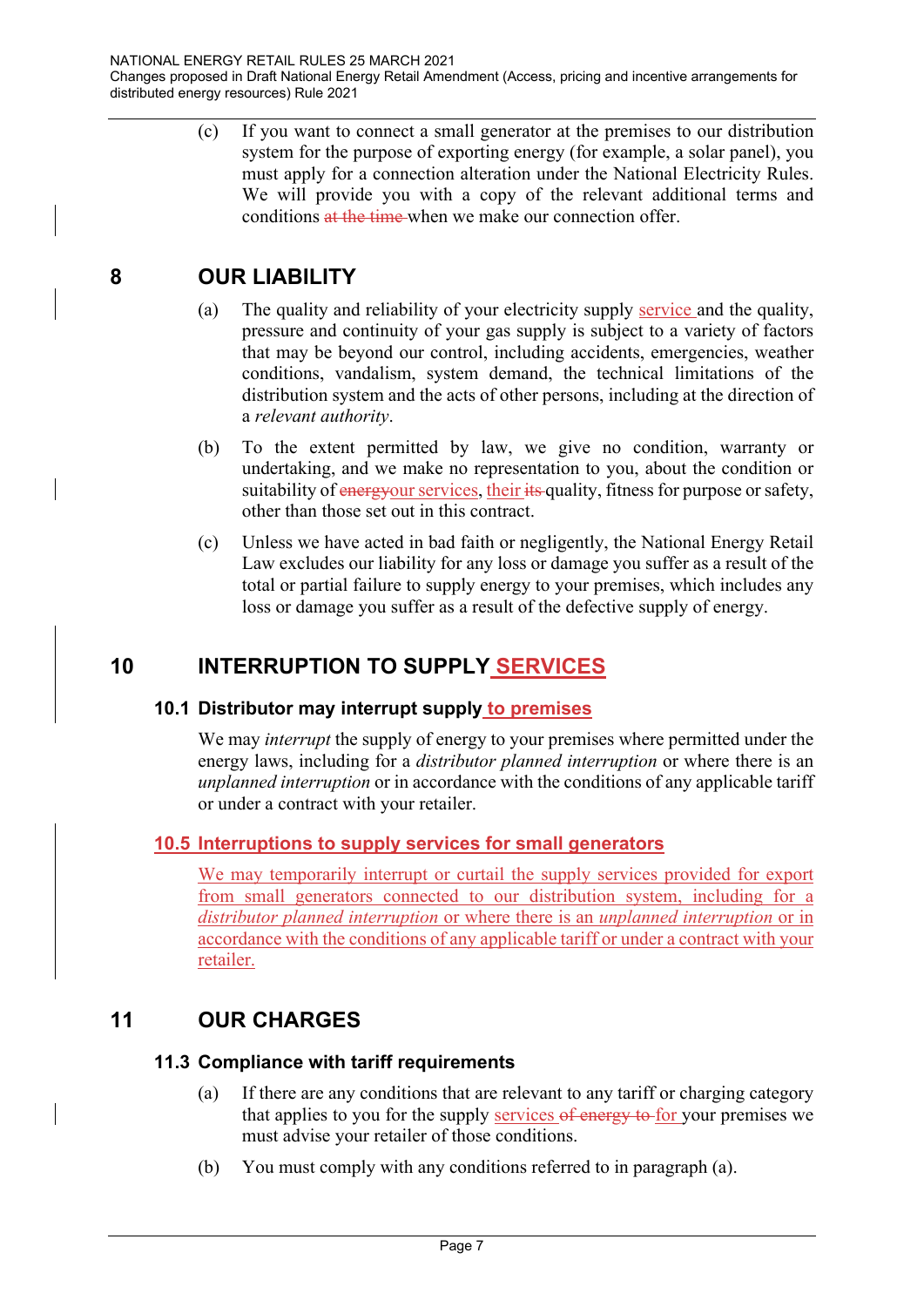(c) If you do not comply with the conditions referred to in paragraph (a), we may change the tariff that applies to you.

## **12 DISCONNECTION OF SUPPLY**

#### **12.1 When can we disconnect?**

Subject to us satisfying the requirements in the Rules, we may disconnect your premises if:

- (a) your retailer informs us that it has a right to arrange for disconnection under your contract with your retailer and requests that we disconnect the premises; or
- (b) you use energy supplied to the premises wrongfully or illegally in breach of clause 7; or
- (c) if you fail to pay any direct charges (where relevant) to us under this contract; or
- (d)  $\frac{if}{f}$  if you provide false information to us or your retailer such that you would not have been entitled to be connected if you had not provided the false information; or
- (e)  $\frac{d}{dx}$  you do not provide and maintain space, equipment, facilities or anything else you must provide under the energy laws or this contract in order for us to provide customer connection services; or
- (f) if you fail to give us safe and unhindered access to the premises as required by clause 9 or any requirement under the energy laws; or
- (g) there is in an emergency or for health and safety reasons; or
- (h) if required to do so at the direction of a *relevant authority*; or
- (i) if we are otherwise permitted by the energy laws to disconnect the premises.

#### **Note:**

The energy laws allow distributors and other authorised people to disconnect or arrange the disconnection of premises in circumstances additional to those set out above.

## **15 PRIVACY ACT NOTICE AND ACCESS TO INFORMATION**

#### **15.2A Access to information - electricity only**

Upon request, we must give you information about your energy consumption or export or our charges for customer connection services for up to 2 years free of charge. We may charge you a reasonable fee for information requested;

- (a) more than 4 times in the previous 12 months; or
- (b) that is different in manner and form to any minimum requirements we are required to meet; or
- (c) by a representative you have authorised to act on your behalf, and that request is part of a request the representative makes to us in relation to more than one customer.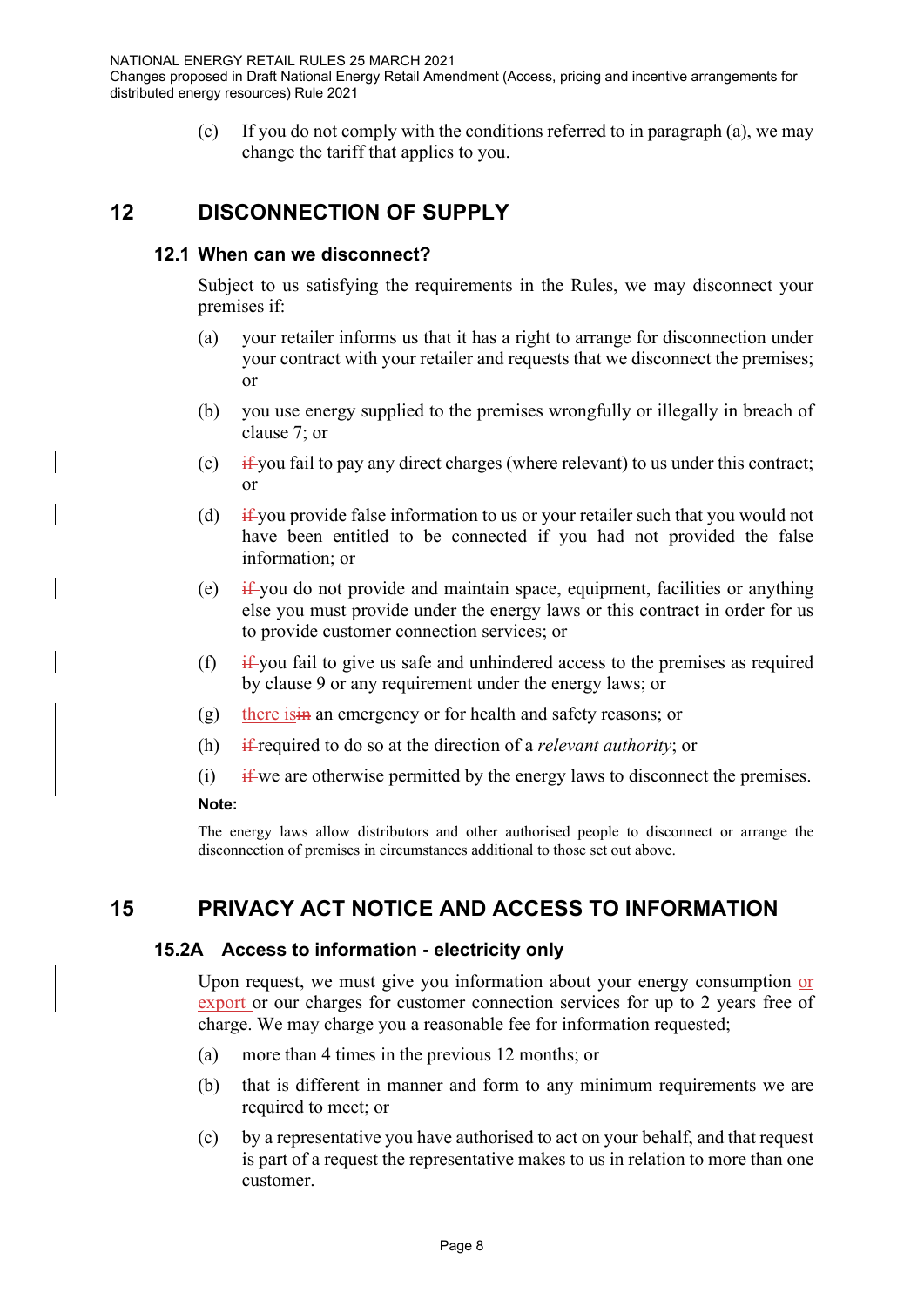# **16 COMPLAINTS AND DISPUTE RESOLUTION**

#### **16.1 Complaints**

If you have a complaint relating to customer connection services under this contract, including supply servicesthe supply of energy to the premises, or this contract generally, you may lodge a complaint with us in accordance with our standard complaints and dispute resolution procedures.

**Note:** 

Our standard complaints and dispute resolution procedures are published on our website.

# **Simplified explanation of terms**

**customer connection services** include supply services; services relating to the flow of energy to your premises;

**standard connection contract** means a contract on the terms and conditions and in the form of this document;-

**supply services** means services relating to the flow of energy to or from your premises.